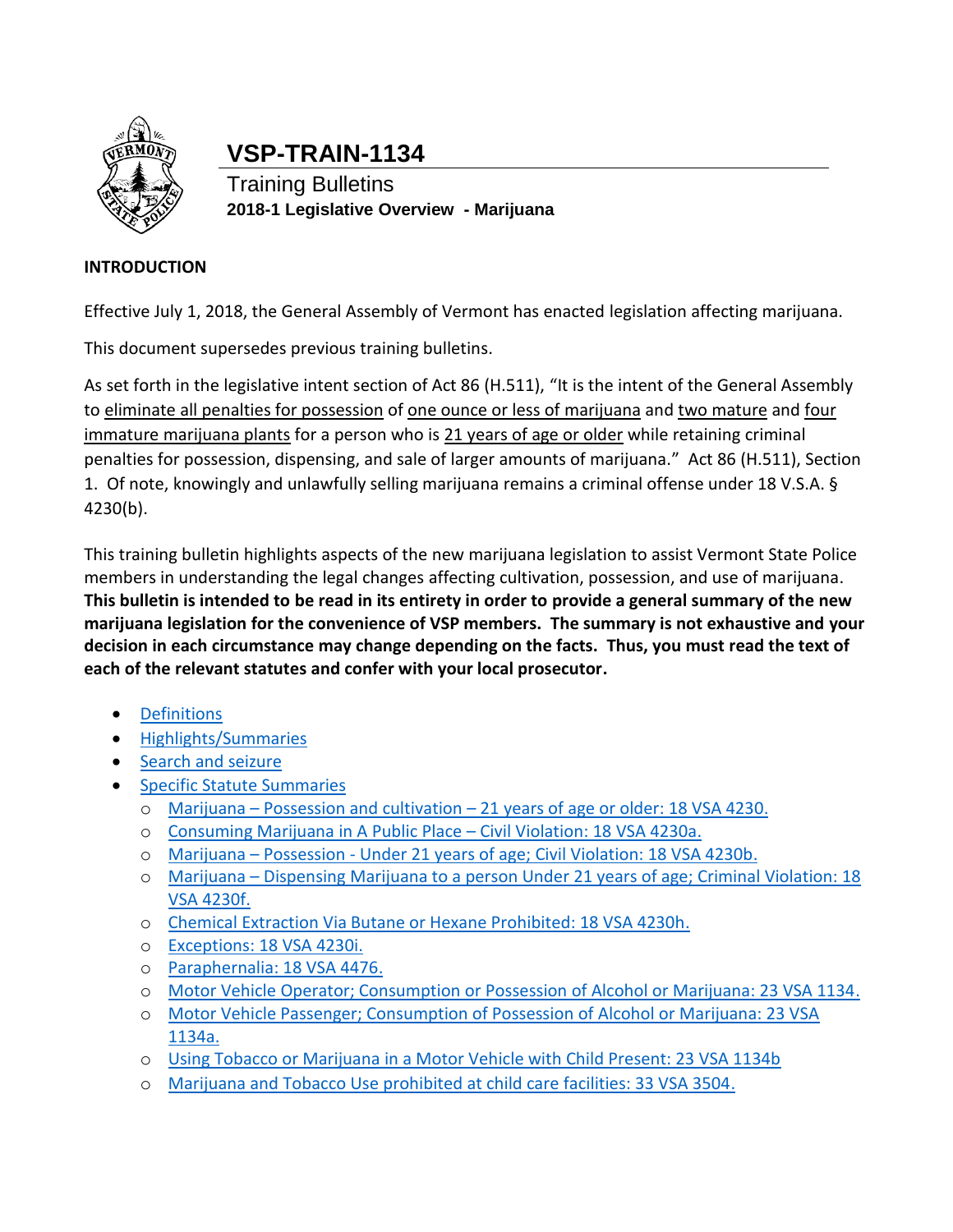#### <span id="page-1-0"></span>**Definitions**

**"Marijuana"** means

- "all parts of the plant Cannabis sativa L.," except as provided below, whether growing or harvested, including:
	- o "the seeds of the plant";
	- o "the resin extracted from any part of the plant"; and
	- $\circ$  "any compound, manufacture, salt, derivative, mixture, or preparation of the plant, its seeds, or resin." 18 V.S.A. § 4201(15)(A).
- Marijuana does not mean:
	- o mature stalks of plant, fiber from the stalks, hemp, etc. *Id.* § 4201(15)(B).

**"Immature marijuana plant"** is defined to mean "a female marijuana plant that has not flowered and that does not have buds that may be observed by visual examination." *Id.* § 4201(43).

**"Mature marijuana plant"** is defined to mean "a female marijuana plant that has flowered and that has buds that may be observed by visual examination." *Id.* § 4201(44).

**"Passenger area"** means "the area designed to seat the operator and passengers while the motor vehicle is in operation and any area that is readily accessible to the operator or passengers while in their seating positions, including the glove compartment, unless the glove compartment is locked. In a motor vehicle that is not equipped with a trunk, the term shall exclude the area behind the last upright seat or any area not normally occupied by the operator or passengers." 23 V.S.A.  $\S$  1134(c)(2).

**"Enabling"** is defined to mean "creating a direct and immediate opportunity for a person to consume marijuana." 18 V.S.A. § 4230f(b).

**"Drug paraphernalia"** is defined as "all equipment, products, devices, and materials of any kind that are used, or promoted for use or designed for use, in planting, propagating, cultivating, growing, harvesting, manufacturing, compounding, converting, producing, processing, preparing, testing, analyzing, packaging, repackaging, storing, containing, concealing, injecting, ingesting, inhaling, or otherwise introducing into the human body a regulated drug in violation of chapter 84 of this title. 'Drug paraphernalia' does not include needles and syringes distributed or possessed as part of an organized community-based needle exchange program." 18 V.S.A. § 4475(a)(1).

<span id="page-1-1"></span>**"Public place"** is defined to mean "any street, alley, park, sidewalk, public building other than individual dwellings, any place of public accommodation as defined in 9 V.S.A. § 4501, and any place where the use or possession of a lighted tobacco product, tobacco product, or tobacco substitute as defined in 7 V.S.A. § 1001 is prohibited by law." 18 V.S.A. § 4230a(a)(2)(A).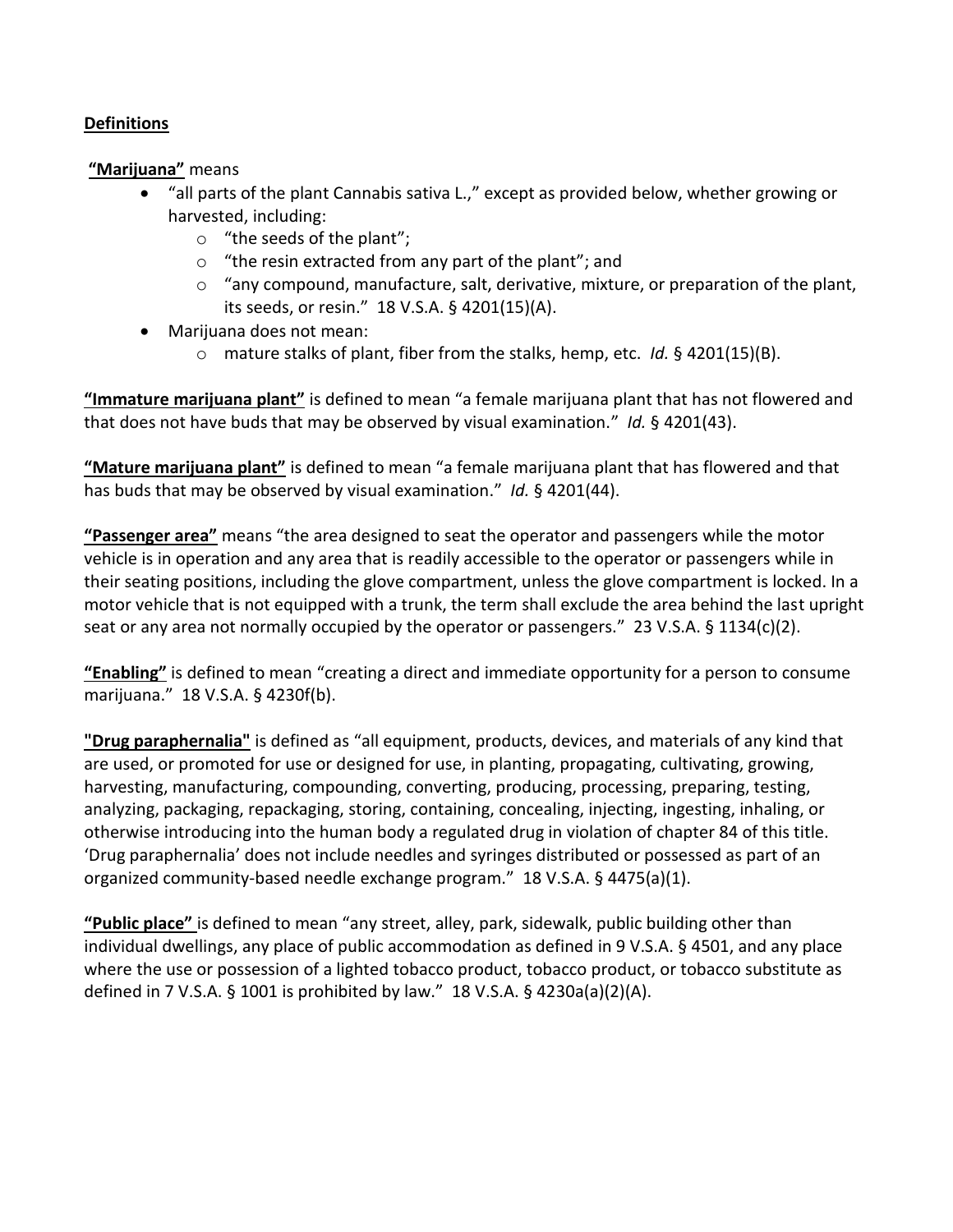#### **Highlights/Summaries**

 Under this new law, adults 21 years of age or older can possess and cultivate marijuana, with limitations set forth below. Adults (21 years or older) may possess up to 1 ounce of marijuana.<sup>1</sup> Also, adults (21 years or older) may cultivate up to 2 mature and 4 immature marijuana plants per "dwelling unit." **The 1 ounce limit does not include marijuana cultivated, harvested, and stored in accordance with the provisions of this new law.**

| Possession*               |                                                         |                                           |  |  |  |  |
|---------------------------|---------------------------------------------------------|-------------------------------------------|--|--|--|--|
|                           | 21 years or older                                       | Under 21                                  |  |  |  |  |
| 1 ounce or<br><b>less</b> | Now legal: No penalty                                   | Civil/Diversion                           |  |  |  |  |
| More than 1<br>ounce      | 1st - diversion <sup>2</sup> ;<br>subsequent - criminal | 1st - diversion;<br>subsequent - criminal |  |  |  |  |
| 2 ounces or<br>more       | Criminal                                                | Criminal                                  |  |  |  |  |

\*Penalties vary based on amounts and marijuana vs. hashish

l

 $1$  Please note additional limitations may be imposed on adult possession and/or cultivation. As further described below, this new legislation does not prohibit landlords and employers from setting certain restrictions on marijuana possession, use, etc., and it does not prohibit municipalities from adopting civil ordinances imposing additional penalties for consuming marijuana in public places. *See* 18 V.S.A. § 4230a(b)(2).

<sup>&</sup>lt;sup>2</sup> Unless prosecutor states otherwise.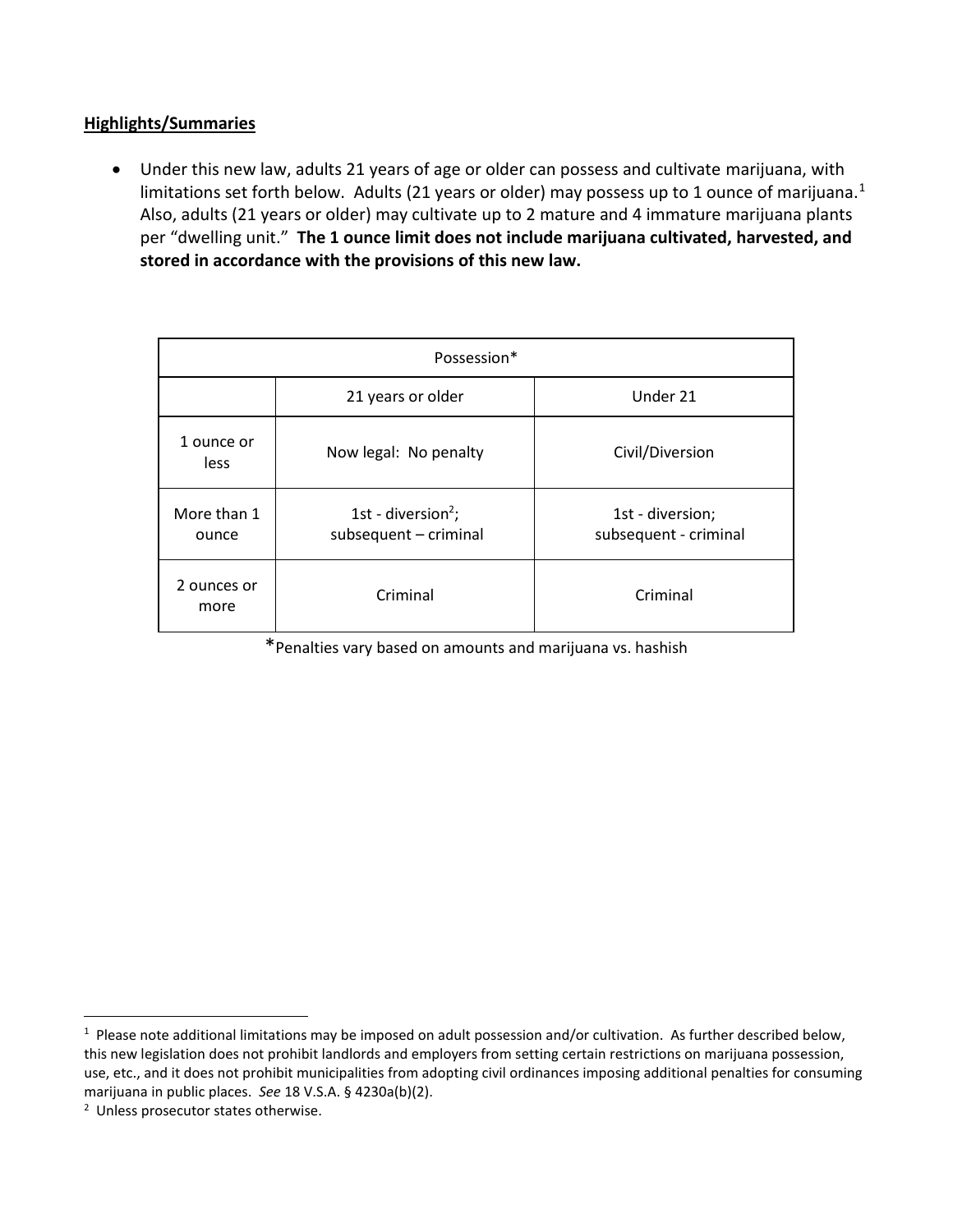| Cultivation*                                                     |                                                                                                      |                   |  |  |  |  |
|------------------------------------------------------------------|------------------------------------------------------------------------------------------------------|-------------------|--|--|--|--|
|                                                                  | 21 years or older                                                                                    | Under 21          |  |  |  |  |
| 2 or fewer mature plants<br>AND/OR 4 or fewer immature<br>plants | Now Legal; No penalty                                                                                | $\ast$            |  |  |  |  |
| 2 or fewer mature plants OR 4<br>or fewer immature plants        | Now legal; no penalty                                                                                | Civil/Diversion   |  |  |  |  |
| More than 2 mature plants OR<br>more than 4 immature plants      | 1st - diversion <sup>3</sup> ; subsequent -<br>1st - diversion; subsequent -<br>criminal<br>criminal |                   |  |  |  |  |
| More than 4 mature plants OR<br>more than 8 immature plants      | criminal (felony)                                                                                    | criminal (felony) |  |  |  |  |

\* Penalties vary based on number of plants; additional numbers of plants provided in the new legislation but not reflected here.

\* Prior to taking action, consult with local state's attorney.

Please note: 18 V.S.A. § 4230d addressing possession of marijuana by a person under 16 years of age is repealed.

 $\overline{\phantom{a}}$ 

<sup>&</sup>lt;sup>3</sup> Unless prosecutor states otherwise.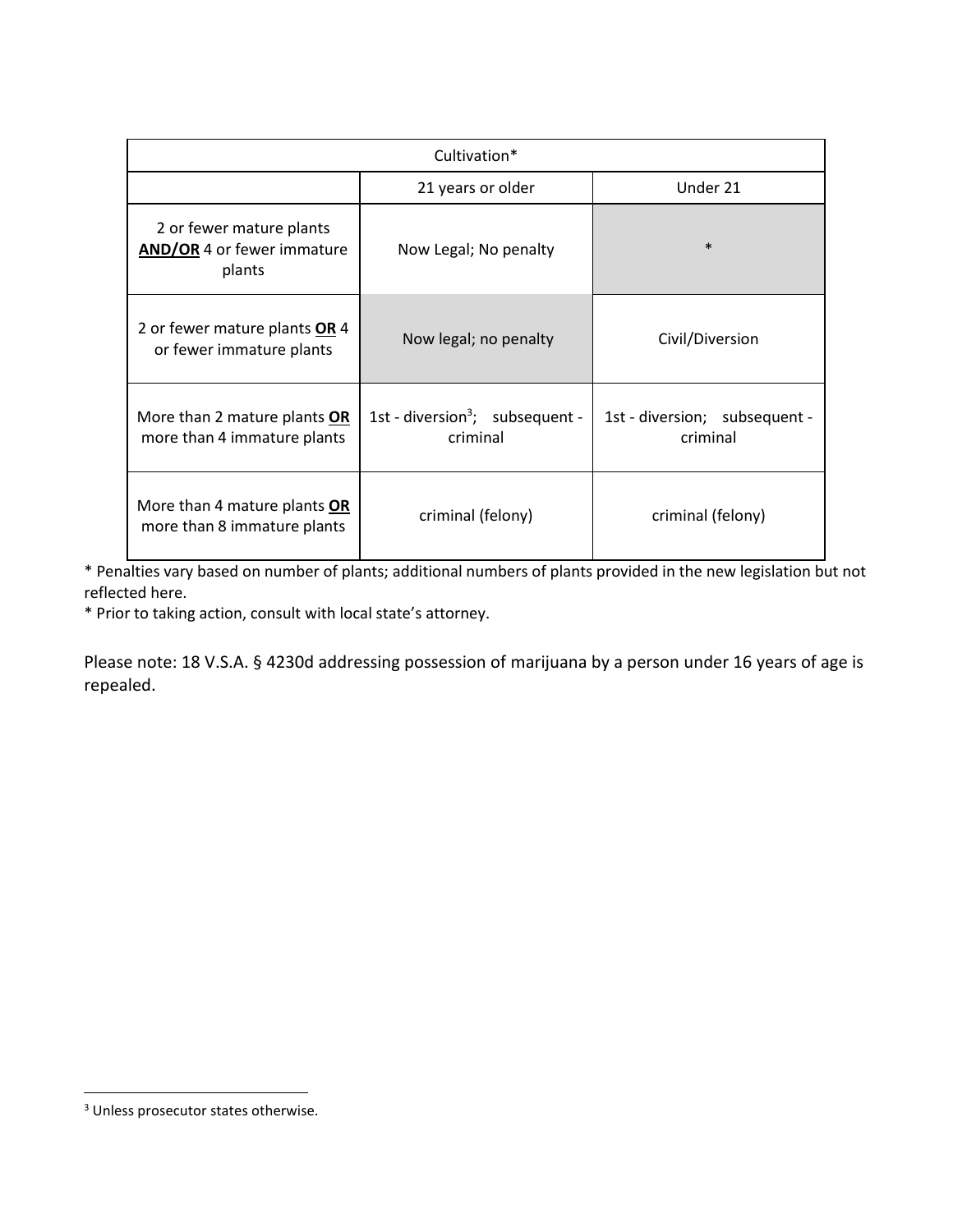This law provides varying penalties for dispensing marijuana to persons under the age of 21 years:

| Dispensing and Enabling* |                   |               |                 |                                                       |                |  |  |  |
|--------------------------|-------------------|---------------|-----------------|-------------------------------------------------------|----------------|--|--|--|
|                          |                   | Dispensed To: |                 |                                                       |                |  |  |  |
|                          |                   | Under 21      | Age 18, 19, 20  | Age 18, 19, or 20<br>AND more than 3<br>years younger | Under 18       |  |  |  |
| Dispensed<br>ዴ           | 21 years or older | Criminal      | Criminal        | Criminal                                              | Criminal       |  |  |  |
|                          | Age 18, 19, 20    | $\ast$        | Civil/Diversion | Criminal                                              | Criminal       |  |  |  |
|                          | Under 18          | $\ast$        | $\ast$          | $\ast$                                                | Delinquent Act |  |  |  |

\* Prior to taking action, consult with local state's attorney.

- Consumption of marijuana in a public place constitutes a civil violation.
- <span id="page-4-0"></span>• Search and Seizure/DUI – odor of marijuana alone does not constitute reasonable suspicion for purposes of search and seizure; however, odor of burnt marijuana may lead to investigation of DUI for signs of impairment.
- Chemical extraction via butane or hexane is prohibited and constitutes a criminal violation.
- A person operating a motor vehicle, or a passenger of the vehicle, on a public highway shall not consume an alcoholic beverage or marijuana. This prohibition "shall extend to the operator's consumption of secondhand marijuana smoke." 23 V.S.A. § 1134(a). A person operating a motor vehicle, or a passenger of the vehicle, on a public highway shall not possess any open container which contains an alcoholic beverage or marijuana in the passenger area of the motor vehicle. These constitute civil violations.
- Use of marijuana in a motor vehicle that is occupied by a child under 18 years of age shall constitute a criminal offense.
- Landlords/municipalities/employers
	- $\circ$  Landlords– possession and use can be prohibited pursuant to a lease agreement.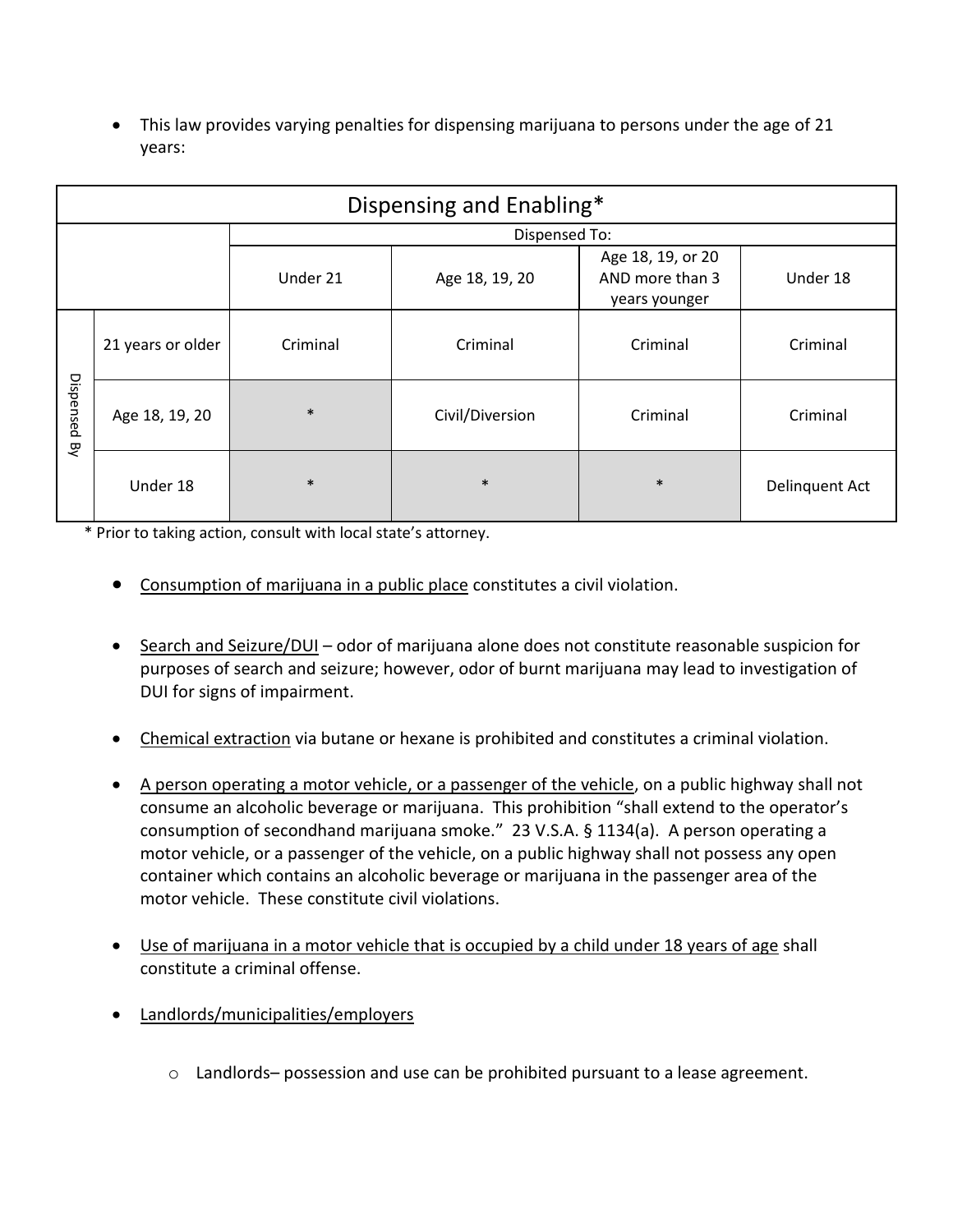- Unless the cultivation or possession is otherwise prohibited by law, treat as a civil landlord/tenant issue.
- $\circ$  Municipalities Can adopt civil ordinance with additional penalties for marijuana consumption in public place.
- o Employers Can prohibit possession, use, etc.
- Contraband means regulated drugs that persons are prohibited from possessing under Vermont law. Possession of marijuana under certain circumstances is legal in Vermont and therefore should not be seized nor should you document possession of legal drugs for purposes of roadside stop data collection. Please consult with your local state's attorney about seizures and destruction of contraband.
- Laws that remain unchanged
	- $\circ$  Selling For example, see 18 V.S.A. § 4230(b) and § 4237; but also see new provision § 4231i (described below on page 8).
	- $\circ$  DUI Clic[k here](http://vibrs.dps.state.vt.us/vspregs/dpsforms/PDF%20-%20H.%20503%20final%20draft%20guidance%20and%20chart%20081517.pdf) for 2017 DUI training bulletin/legislative update.

#### <span id="page-5-0"></span>**Specific Statute Summaries:**

- $\rightarrow$  Criminal violation
- $\rightarrow$  Civil violation
- $\rightarrow$  No penalty/Legal

#### <span id="page-5-1"></span>**Marijuana – Possession & Cultivation – 21 years of age or older: 18 VSA 4230**

- 1 ounce or less of marijuana or 5 grams or less of hashish and 2 mature marijuana plants or fewer or 4 immature marijuana plants or fewer or possesses marijuana paraphernalia.
	- o → No Penalty.
- More than 1 ounce of marijuana or more than 5 grams of hashish or cultivate more than 2 mature marijuana plants or 4 immature plants (Misdemeanor).
	- $\circ \rightarrow$  First Offense Court Diversion Program (Unless prosecutor states otherwise on record).
	- $\circ$   $\rightarrow$  Second or subsequent offense Not more than two years or fined not more than \$2,000.00 or both.
- Possessing 2 ounces of marijuana or 10 grams of hashish or knowingly and unlawfully cultivating more than 4 mature marijuana plants or more than 8 immature marijuana plants (Felony).
	- $\circ$   $\rightarrow$  Imprisoned not more than three years or fined not more than \$10,000 or both.
- Possessing more than one pound of marijuana or more than 2.8 ounces of hashish or knowingly and unlawfully cultivating more than 6 mature marijuana plants or 12 immature marijuana plants.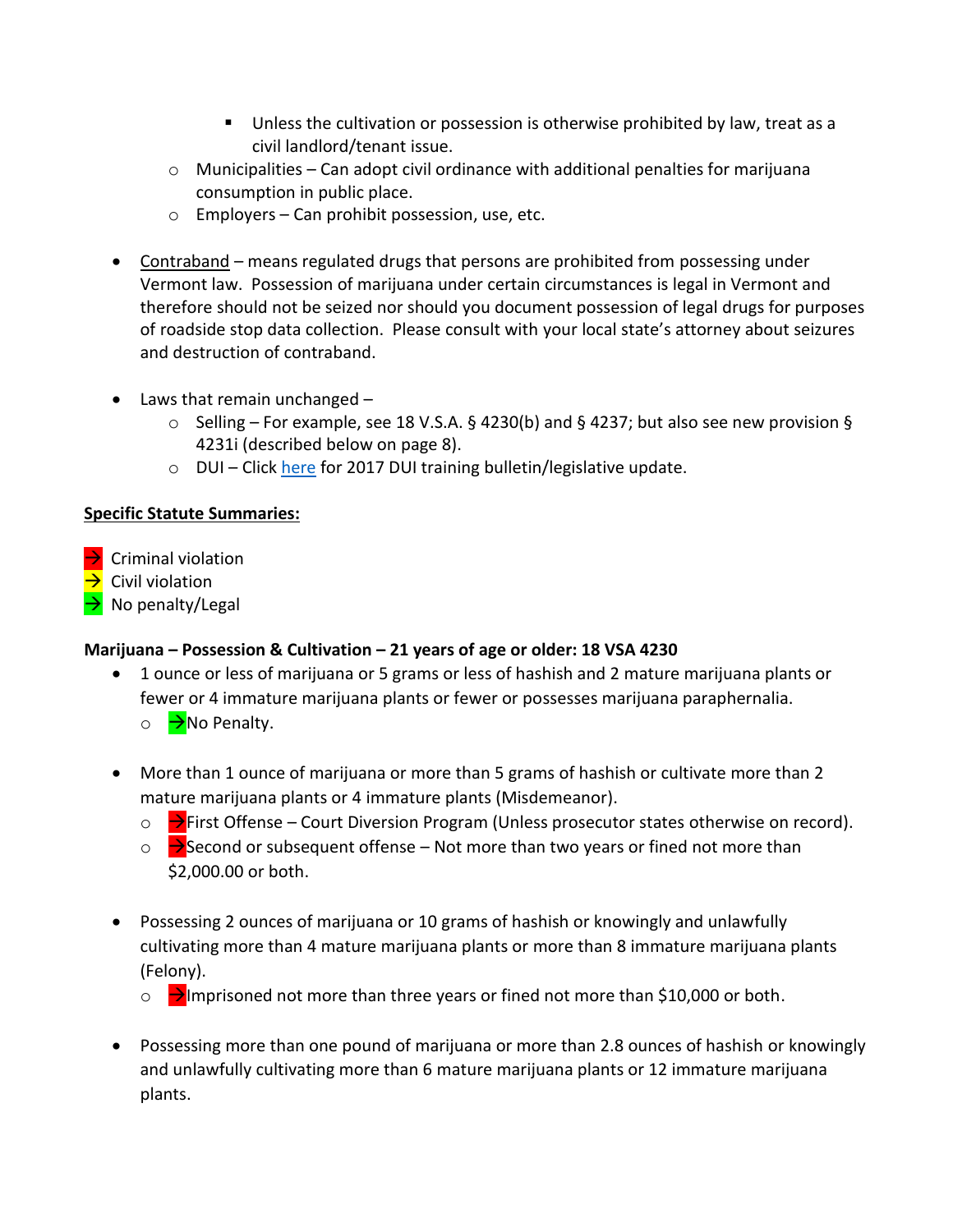- $\circ$   $\rightarrow$  Imprisoned not more than five years or fined not more than \$10,000 or both.
- Possessing more than 10 pounds of marijuana or more than 1 pound of hashish or knowingly and unlawfully cultivating more than 12 mature marijuana plants or more thann24 immature plants.
	- $\circ$   $\rightarrow$  Imprisoned not more than 15 years or fined not more than \$500,000 or both.

#### <span id="page-6-0"></span>**Consuming Marijuana in A Public Place – Civil Violation: 18 VSA 4230a**

- $\circ$   $\rightarrow$  First Offense Not more than \$100.00.
- o → Second Offense Not more than \$200.00.
- $\circ$   $\rightarrow$  Third or subsequent Offense Not more than \$500.00.

#### <span id="page-6-1"></span>**Marijuana – Possession - Under 21 years of age; Civil Violation: 18 VSA 4230b**

- Possessing 1 ounce or less of marijuana or 5 grams or less of hashish or 2 mature marijuana plants or fewer or 4 immature marijuana plants or fewer.
	- $\circ$   $\rightarrow$  Civil violation Referred to the Court Diversion Program
	- $\circ$   $\rightarrow$  If they fail to complete the Court Diversion Program a civil penalty of \$300 and 30-day license suspension for first offense, or \$600 fine and 90-day license suspension for second or subsequent offenses is assessed.

#### <span id="page-6-2"></span>**Marijuana – Dispensing Marijuana to a person Under 21 years of age; Criminal Violation: 18 VSA 4230f**

- (a)(1) No one shall dispense marijuana to someone under 21 years of age or (a)(2) "knowingly enable the consumption of marijuana by a person under 21 years of age." 18 V.S.A. § 4230f(a)(1), (2).
	- $\circ$   $\rightarrow$  Imprisoned not more than two years or fined not more than \$2,000 or both.
- (d) If a person violates the section (a) outlined above, and the person under 21 years of age ("while operating a motor vehicle on a public highway") causes death or serious bodily injury to himself or herself or to another person. § 4230f(d).
	- $\circ$   $\rightarrow$  Imprisoned not more than five years or fined not more than \$10,000 or both.
- $\bullet$  (e)(1) Subsections (a)-(d) of this section shall not apply to someone under 21 years of age "who dispenses marijuana to a person under 21 years of age or who knowingly enables the consumption of marijuana by a person under 21 years of age." § 4230f(e)(1).
- (e)(2) "A person who is 18, 19, or 20 years of age who knowingly dispenses marijuana to a person who is 18, 19, or 20 years of age." § 4230f(e)(2).
	- $\circ \quad \rightarrow$  Commits a civil violation and shall be referred to the Court Diversion Program.
- (e)(3) "A person 18, 19, or 20 years of age who knowingly dispenses to a person under 18 years of age who is at least three years that person's junior . . . ." § 4230f(e)(3).
	- o Imprisonment of not more than five years. *See* 18 V.S.A. § 4237 ("Selling or dispensing to minors; selling on school grounds").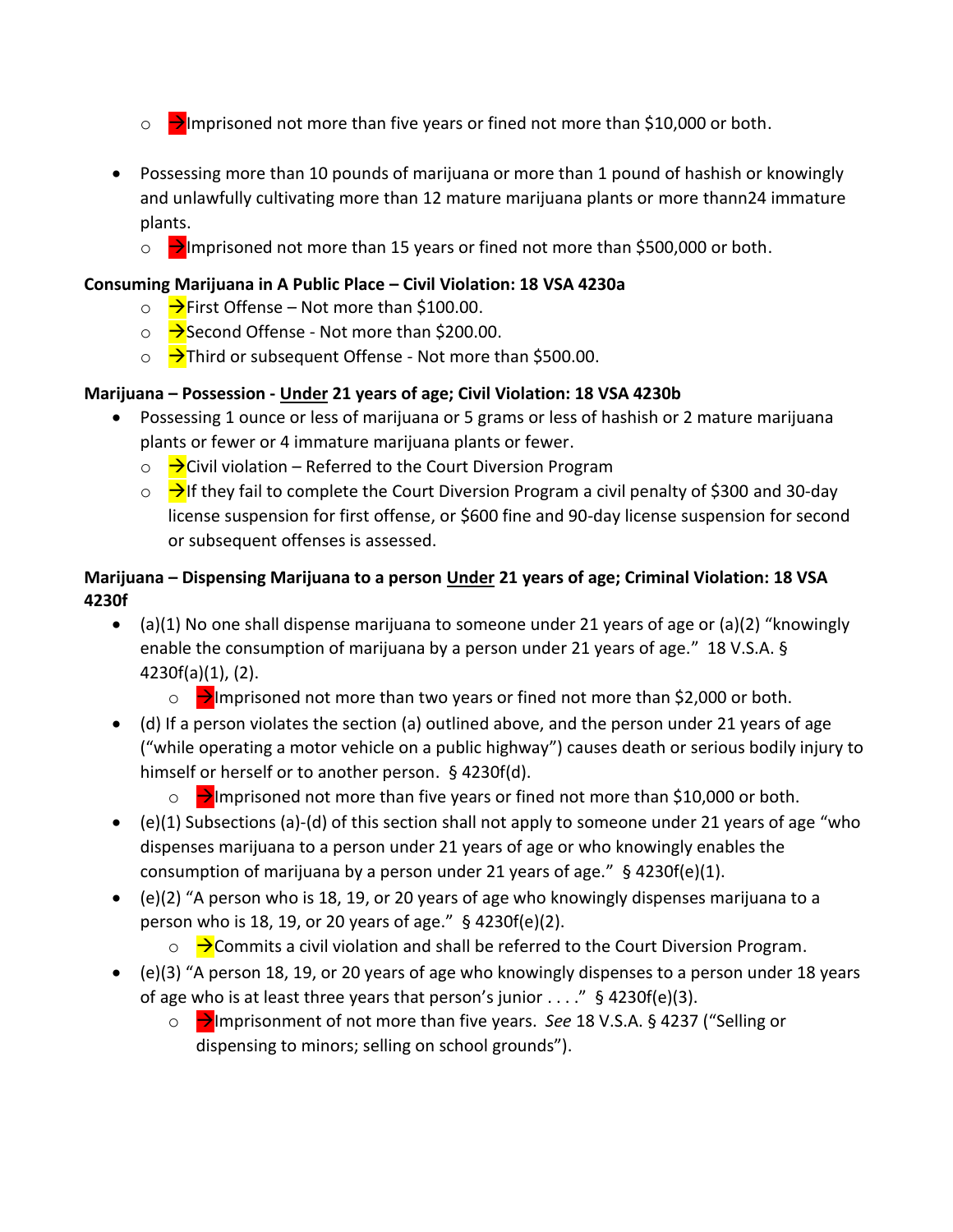- (e)(4) "A person who is 19 years of age who knowingly dispenses to a person 17 year of age or a person who is 18 years of age who knowingly dispenses marijuana to a person who is 16 or 17 years of age." § 4230f(e)(4).
	- $\circ$   $\rightarrow$  "Commits a misdemeanor crime" and shall be fined no more than \$500.
- (e)(5) "A person who is under 18 years of age who knowingly dispenses marijuana to another person who is under 18 years of age." § 4230f(e)(5).
	- o → "Commits a delinquent act and shall be subject to 33 VSA chapter 52." *Id.*

#### <span id="page-7-0"></span>**Chemical Extraction Via Butane or Hexane Prohibited: 18 VSA 4230h**

- "No person shall manufacture concentrated marijuana by chemical extraction or chemical synthesis using butane or hexane unless authorized as a dispensary pursuant to a registration issued by the Department of Public Safety . . . ." 18 V.S.A. § 4230h(a).
	- $\circ$   $\rightarrow$  Imprisoned not more than two years or fined not more than \$2,000 or both. A person who violates this and causes serious bodily injury to another shall be imprisoned not more than five years or fined not more than \$5,000 or both. *Id.* § 4230h(b).

#### <span id="page-7-1"></span>**Exceptions: 18 VSA 4230i**

- "A person who is convicted of a felony for selling marijuana in violation of section 4230 . . . or selling a regulated drug to minors or on school grounds in violation of section 4237 for an offense that occurred on or after July 1, 2018 and who possesses 1 ounce or less of marijuana or 5 grams or less of hashish commits a civil violation and shall be assessed a civil penalty as follows":
	- $\circ$   $\rightarrow$  "[N]ot more than \$200 for a first offense"
	- $\circ$   $\rightarrow$  "[N]ot more than \$300 for a second offense"
	- $\circ$   $\rightarrow$  "[N]ot more than \$500 for a third or subsequent offense." § 4230i(a).
- "A person who is convicted of a felony for selling marijuana in violation of section 4230 of this title or selling a regulated drug to minors or on school grounds in violation of section 4237 of this title for an offense that occurred on or after July 1, 2018 and who possesses any of the following":
	- "[M]ore than 1 ounce, but not more than 2 ounces of marijuana"
	- "[M]ore than 5 grams, but not more than 10 grams of hashish; or"
	- "[N]ot more than 6 mature marijuana plants and 12 immature marijuana plants." § 4230i(b)
		- $\circ$   $\rightarrow$  Misdemeanor subject to imprisonment of not more than one year or a fine of not more than \$1,000 or both.

#### <span id="page-7-2"></span>**Paraphernalia: 18 VSA 4476**

"A person who sells drug paraphernalia to a person under 18 years of age  $\dots$ ." § 4476(a). o → "Imprisoned for not more than two years" or fined not more than \$2,000 or both. *Id.* 

### <span id="page-7-3"></span>**Motor Vehicle Operator; Consumption or Possession of Alcohol or Marijuana: 23 VSA 1134**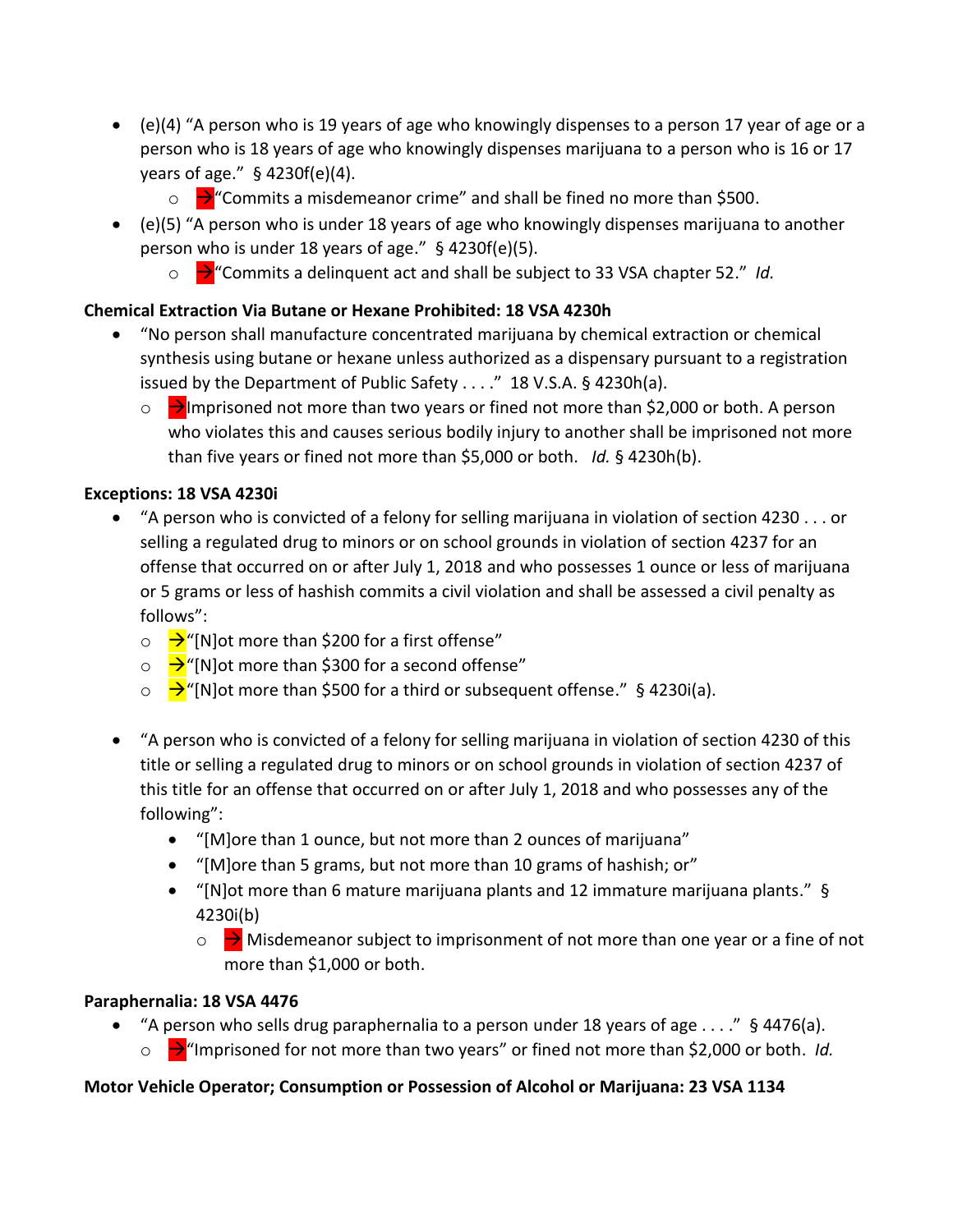(a) **"**A person shall not consume an alcoholic beverage or marijuana while operating a motor vehicle on a public highway. As used in this subsection, the prohibition on consumption of marijuana by the operator shall extend to the operator's consumption of secondhand smoke in the vehicle as a result of another person's consumption of marijuana." 23 V.S.A. § 1134(a).

 $\circ$   $\rightarrow$  Civil penalty of not more than \$500.

- (b) "A person operating a motor vehicle on a public highway shall not possess any open container which contains an alcoholic beverage or marijuana in the passenger area of the motor vehicle." 23 V.S.A. § 1134(b).
	- $\circ$   $\rightarrow$  Civil penalty of not more than \$200.

#### <span id="page-8-0"></span>**Motor Vehicle Passenger; Consumption or Possession of Alcohol or Marijuana: 23 VSA 1134a**

- "A passenger in a motor vehicle shall not consume an alcoholic beverage or marijuana in the passenger area of any motor vehicle on a public highway." 23 V.S.A. § 1134a(a).
	- $\circ$   $\rightarrow$  Civil penalty of not more than \$200 for marijuana consumption.
- "A passenger in a motor vehicle shall not possess any open container which contains an alcoholic beverage or marijuana in the passenger area of the motor vehicle." *Id.* § 1134a(b).
	- $\circ$   $\rightarrow$  Civil penalty of not more than \$200 for open container of marijuana.

#### <span id="page-8-1"></span>**Using Tobacco or Marijuana in a Motor Vehicle with Child Present: 23 VSA 1134b**

- $\bullet$  (a) "A person shall not possess a lighted tobacco product or use a tobacco substitute . . . in a motor vehicle that is occupied by a child required to be properly restrained in a federally approved child passenger restraining system." 23 V.S.A. § 1134b(a)
	- $\circ$   $\rightarrow$  Civil penalty of not more than \$100 and no points assessed.
- $\bullet$  (b) "A person shall not use marijuana . . . in a motor vehicle that is occupied by a child under 18 years of age." 23 V.S.A. § 1134b(b).
	- $\circ$   $\rightarrow$  Misdemeanor Offense Fine of not more than \$500 for a first offense.
	- $\circ \rightarrow$  Misdemeanor Offense Fine of not more than \$750 for a second offense.
	- $\circ \rightarrow$  Misdemeanor Offense Fine of not more than \$1,000 for third or subsequent offense.

#### <span id="page-8-2"></span>**Marijuana and Tobacco Use prohibited at Child Care Facilities: 33 VSA 3504**

- "No person shall be permitted to use marijuana . . . or to cultivate marijuana, or use tobacco products or tobacco substitutes . . . on the premises, both indoor and outdoor, of any licensed child care center or afterschool program at any time." 33 V.S.A. § 3504(a).
	- $\circ$   $\rightarrow$  Misdemeanor First offense/fine of not more than \$500.
	- $\circ$   $\rightarrow$  Misdemeanor Second offense/fine of not more than \$750.
	- $\circ$   $\rightarrow$  Misdemeanor Third or subsequent offense/fine of not more than \$1,000.

You may read the full text of this bill on line by clicking [here.](https://legislature.vermont.gov/assets/Documents/2018/Docs/ACTS/ACT086/ACT086%20As%20Enacted.pdf)

The provisions discussed in this summary take effect on July 1, 2018.